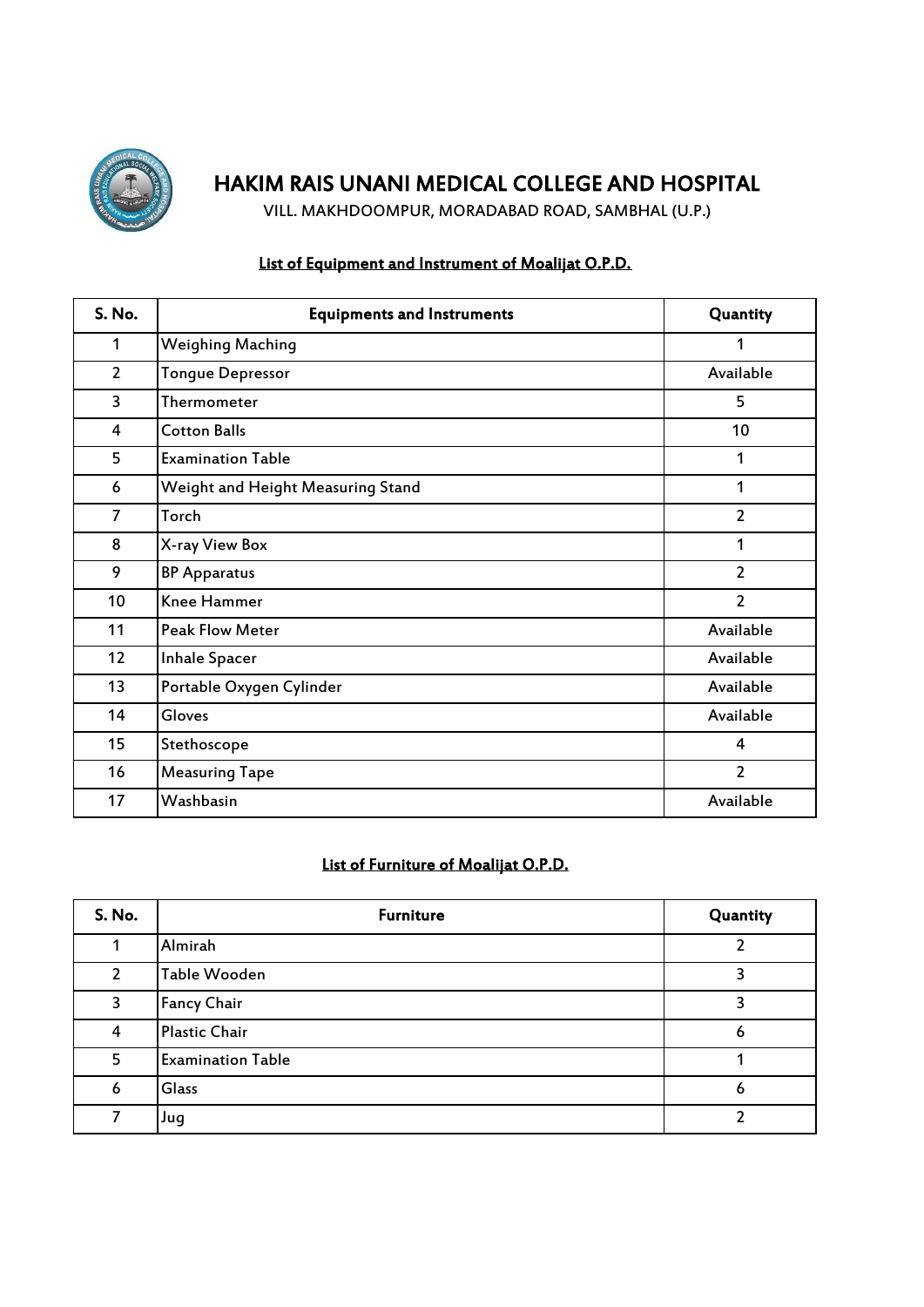| 8  | <b>Revolving Stool</b> |    |
|----|------------------------|----|
| Q  | <b>Stool Plastic</b>   | 25 |
| 10 | <b>Ceiling Fan</b>     |    |
| 11 | Dustbin                |    |
| 12 | Bench                  |    |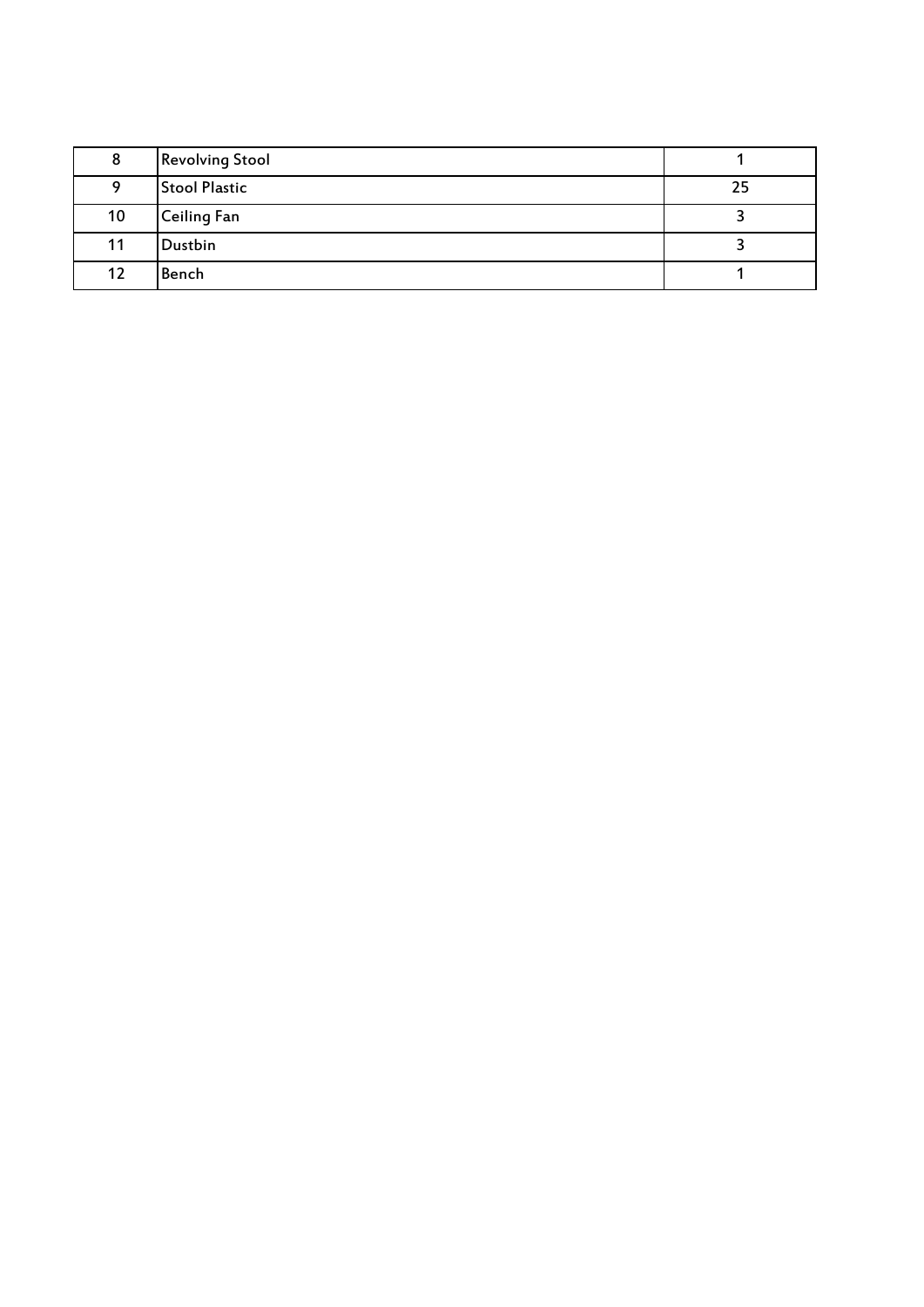

VILL. MAKHDOOMPUR, MORADABAD ROAD, SAMBHAL (U.P.)

### List of Equipment and Instrument of Jarahat O.P.D.

| S. No.         | <b>Equipments and Instruments</b>         | Quantity       |
|----------------|-------------------------------------------|----------------|
| 1              | <b>Weighing Maching</b>                   | 1              |
| $\overline{2}$ | <b>Drainage Facility</b>                  | Available      |
| 3              | Minor O.T.                                | Available      |
| 4              | Instruments for anorectal examination     | Available      |
| 5              | <b>Examination Table</b>                  | 1              |
| 6              | <b>BP Apparatus</b>                       | $\overline{2}$ |
| $\overline{7}$ | Thermometer                               | $\overline{2}$ |
| 8              | X-ray View Box                            | 1              |
| 9              | Stethoscope                               | $\overline{2}$ |
| 10             | Torch                                     | $\overline{2}$ |
| 11             | <b>Cheetle's Forceps</b>                  | Available      |
| 12             | <b>Cotton Bundle</b>                      | 1              |
| 13             | Betadine Liquid 5%                        | Available      |
| 14             | Savlon Antiseptic                         | Available      |
| 15             | Xylocaine 2% Jelly                        | $\overline{2}$ |
| 16             | <b>Suture cutting Scissors (Straight)</b> |                |
| 17             | <b>Suture cutting Scissors (Small)</b>    | $\mathbf{1}$   |
| 18             | Straight artery forceps (Big)             | $\overline{2}$ |
| 19             | <b>Straight artery forceps (Small)</b>    | $\overline{2}$ |
| 20             | Curved artery forceps (Big)               | $\overline{2}$ |
| 21             | Curved artery forceps (Small)             | $\overline{2}$ |
| 22             | Plain forceps (Dissecting)                | 1              |
| 23             | <b>Tissue Holding Forcep</b>              | 1              |
| 24             | <b>Toothed forceps (Dissecting)</b>       | 1              |
| 25             | <b>Cutting Body Needles</b>               | 01 Pkt.        |
| 26             | <b>Rounded Body Needles</b>               | 01 Pkt.        |
| 27             | Sinus artery forceps                      | $\mathbf{1}$   |
| 28             | Mosquito artery forcep                    | $\overline{2}$ |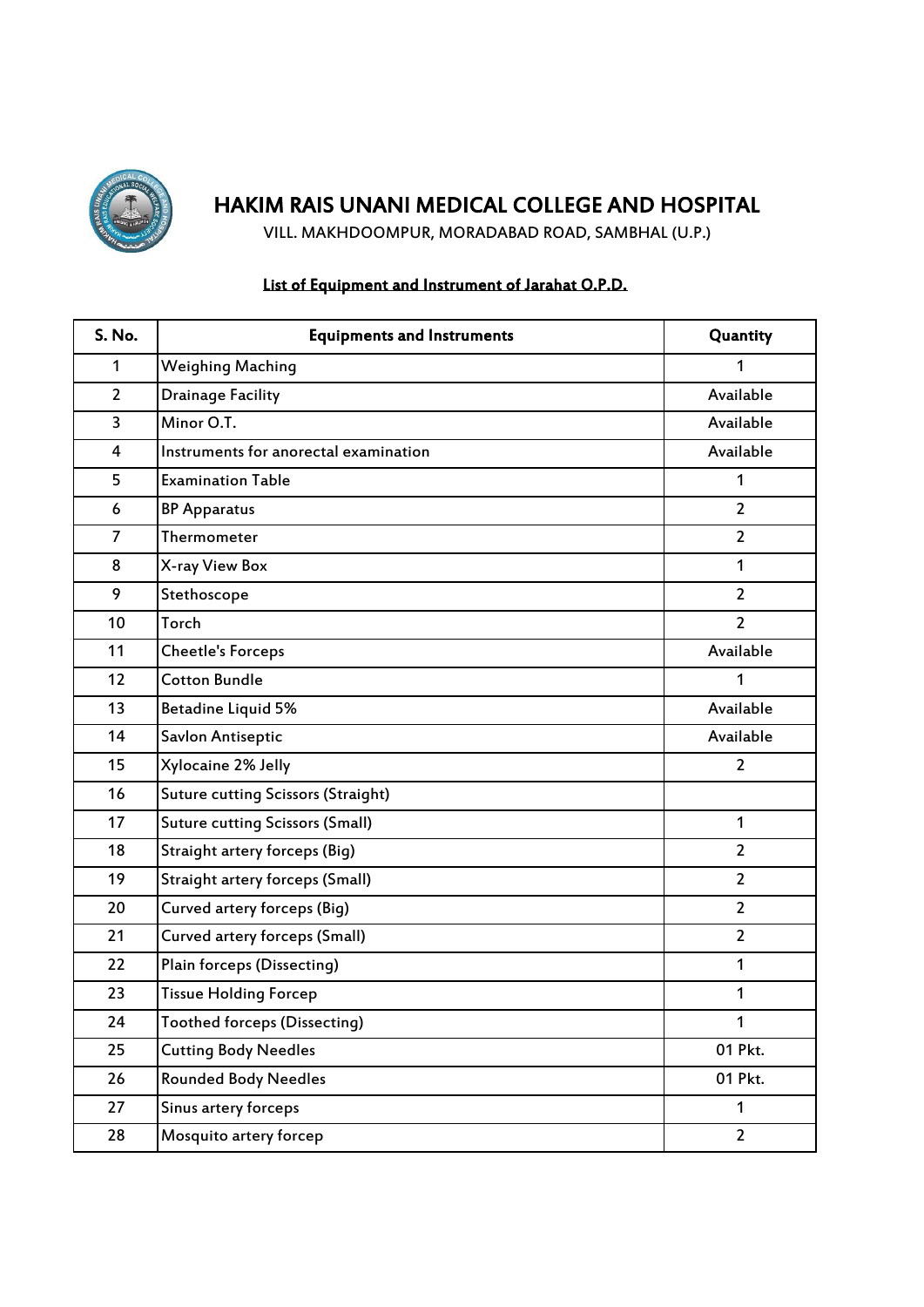| 29 | <b>Enema Syringe</b>            | 1              |
|----|---------------------------------|----------------|
| 30 | <b>Aseptic Syringe (Glass)</b>  | 1              |
| 31 | <b>Surgical Tray</b>            | 1              |
| 32 | Foley's Catheter                | 4              |
| 33 | Urobag                          | 3              |
| 34 | <b>Rubber Catheters</b>         | 6              |
| 35 | Ryle's Tube Adult               | 6              |
| 36 | Ryle's Tube Junior              | 6              |
| 37 | Kidney Tray (Metalic)           | $\overline{2}$ |
| 38 | <b>Mallicot Catheter No. 24</b> | 13             |
| 39 | Gloves                          | Available      |
| 40 | <b>Stomach Tube</b>             | Available      |
| 41 | Disposal Cap & Mask             | Available      |
| 42 | Douche Cane                     | 1              |
| 43 | <b>Steralization Box</b>        | 1              |
| 44 | Surgical Spirit 400ml           | 1              |
| 45 | <b>Surgical Blades</b>          | Available      |
| 46 | <b>Cotton Balls</b>             | Available      |
| 47 | <b>Gauze Pieces</b>             | Available      |

## List of Furniture of Jarahat O.P.D.

| S. No.         | <b>Furniture</b>         | Quantity       |
|----------------|--------------------------|----------------|
| 1              | Almirah                  | $\overline{2}$ |
| $\overline{2}$ | Table Wooden             | 3              |
| 3              | Chair                    | 3              |
| 4              | <b>Examination Table</b> | 1              |
| 5              | Jug                      | $\overline{2}$ |
| 6              | <b>Revolving Stool</b>   | 1              |
| 7              | <b>Stool Plastic</b>     | $\overline{2}$ |
| 8              | Ceiling Fan              | 1              |
| 9              | Dustbin                  | 3              |
| 10             | <b>Wall Clock</b>        | 1              |
| 11             | Bench                    | 1              |
| 12             | Washbasin                | Available      |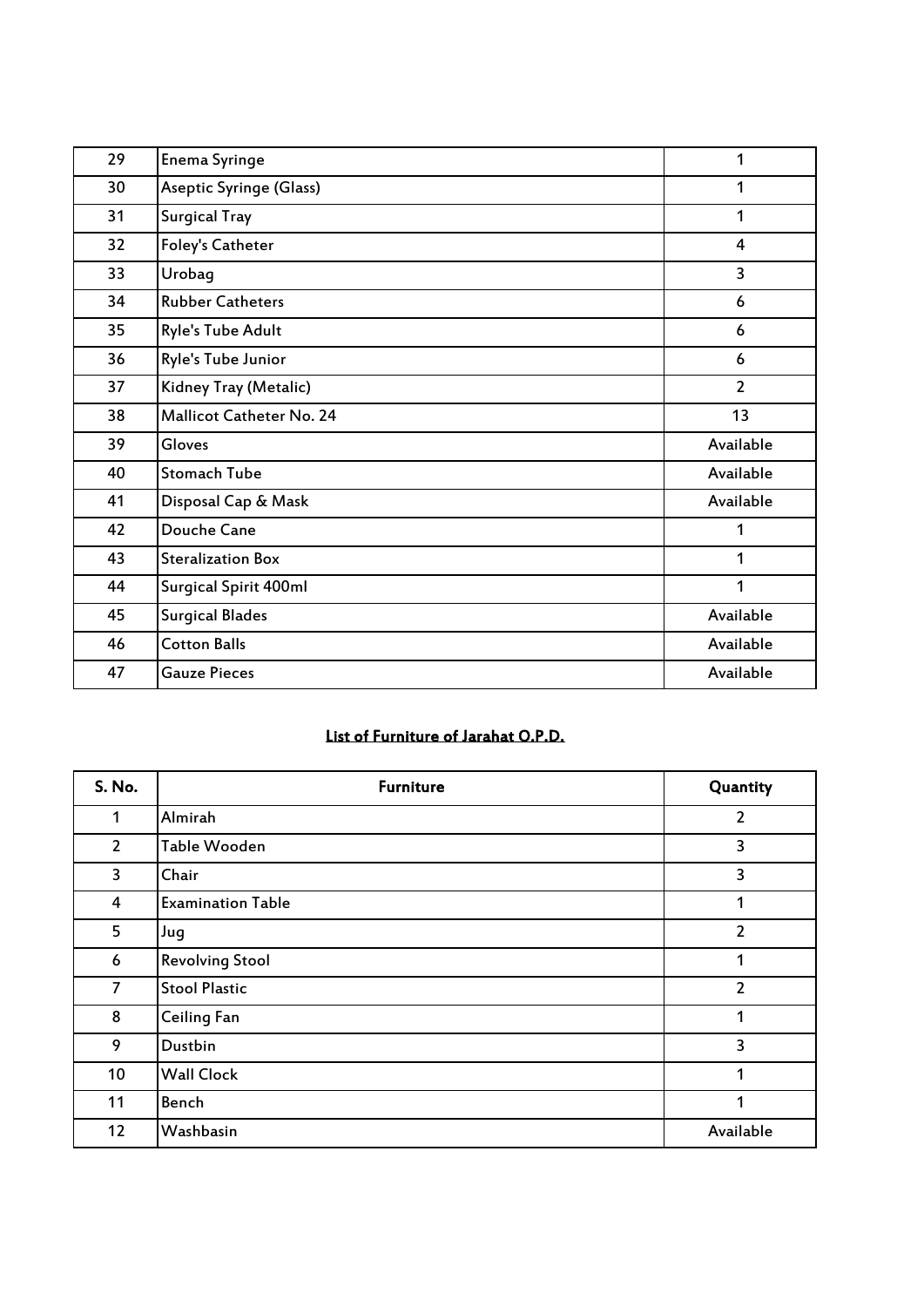

VILL. MAKHDOOMPUR, MORADABAD ROAD, SAMBHAL (U.P.)

### List of Equipment and Instrument of Ain, Uzn, Anaf, Halaq wa Asnan O.P.D.

| S. No.                  | <b>Equipments and Instruments</b> | Quantity       |
|-------------------------|-----------------------------------|----------------|
| $\mathbf{1}$            | <b>Tuning forks</b>               | Available      |
| $\overline{2}$          | Ophthalmoscope/fundoscope         | 2              |
| 3                       | Auroscope                         | $\overline{2}$ |
| $\overline{\mathbf{4}}$ | <b>Examination Table</b>          | $\mathbf{1}$   |
| 5                       | X-ray View Box                    | $\mathbf{1}$   |
| $6\phantom{1}$          | <b>BP Apparatus</b>               | $\overline{2}$ |
| $\overline{7}$          | Stethoscope                       | $\overline{2}$ |
| 8                       | Thermometer                       | 4              |
| 9                       | <b>ENT Kit</b>                    | Available      |
| 10                      | Torch                             | $\overline{2}$ |
| 11                      | <b>Bull's Lamp</b>                | $\overline{2}$ |
| 12                      | <b>Wax Hook</b>                   | 1              |
| 13                      | Ear Foreign Body Remover          | $\mathbf{1}$   |
| 14                      | <b>Head Mirror</b>                | $\mathbf{1}$   |
| 15                      | <b>Aural Forcep</b>               | $\mathbf{1}$   |
| 16                      | Eye Foreign Body Remover          | $\mathbf{1}$   |
| 17                      | Curette with spoon                | $\mathbf{1}$   |
| 18                      | Laryngeal Mirror                  | 1              |
| 19                      | <b>Nasal Curette</b>              | $\mathbf{1}$   |
| 20                      | Tongue tie Retractor              | 1              |
| 21                      | Crocodile Scissor                 | $\mathbf{1}$   |
| 22                      | Plan Scissor                      | $\mathbf{1}$   |
| 23                      | <b>Curved Scissor</b>             | $\mathbf{1}$   |
| 24                      | <b>Aural Syringe</b>              | $\mathbf{1}$   |
| 25                      | Kidney Tray                       | Available      |
| 26                      | <b>Bowls</b>                      | Available      |
| 27                      | <b>Dressing Drum</b>              | 1              |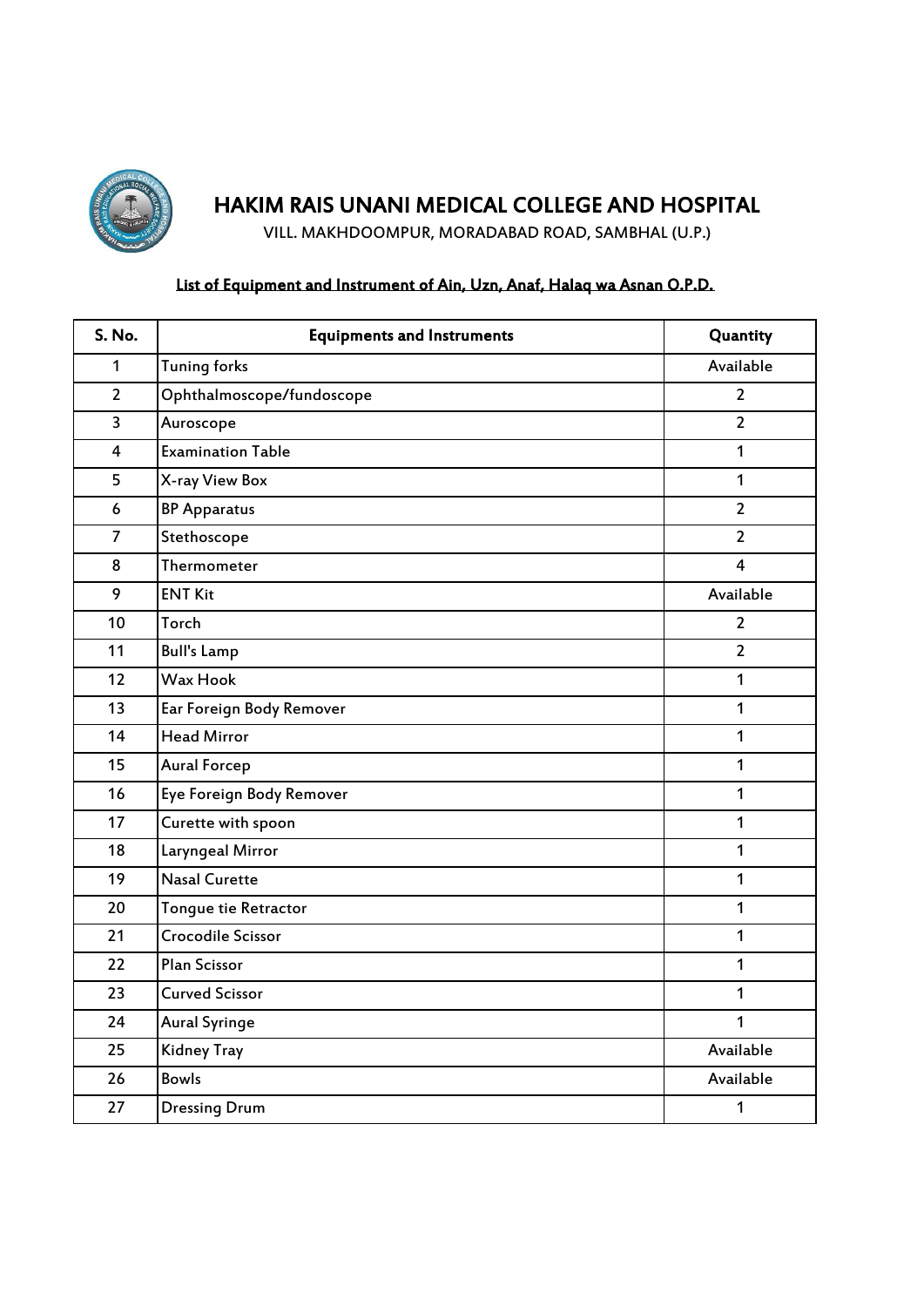

VILL. MAKHDOOMPUR, MORADABAD ROAD, SAMBHAL (U.P.)

### List of Equipment and Instrument of Qabalat wa Amraz-e-Niswan O.P.D.

| <b>S. No.</b>  | <b>Equipments and Instruments</b> | Quantity       |
|----------------|-----------------------------------|----------------|
| 1              | <b>Weighing Maching</b>           | 1              |
| $\overline{2}$ | Sim's Speculum                    | 5              |
| 3              | Thermometer                       | 4              |
| 4              | <b>Cusco's Speculum</b>           | 5              |
| 5              | <b>Examination Table</b>          | 1              |
| 6              | Lamp Stand                        | 1              |
| 7              | Torch                             | $\overline{2}$ |
| 8              | X-ray View Box                    | 1              |
| 9              | <b>BP Apparatus</b>               | 2              |
| 10             | Stethoscope                       | 4              |
| 11             | <b>Measuring Tape</b>             | 2              |

#### List of Furniture of Qabalat wa Amraz-e-Niswan O.P.D.

| S. No.         | <b>Furniture</b>          | Quantity       |
|----------------|---------------------------|----------------|
| 1              | Almirah                   | 1              |
| $\overline{2}$ | Table Wooden              | 1              |
| 3              | <b>Fancy Chair</b>        | $\overline{2}$ |
| 4              | <b>Examination Table</b>  | 1              |
| 5              | <b>Curtain with Stand</b> | 1              |
| 6              | <b>Revolving Stool</b>    | 1              |
| $\overline{7}$ | <b>Stool Plastic</b>      | $\overline{2}$ |
| 8              | <b>Ceiling Fan</b>        | 1              |
| 9              | Dustbin                   | 1              |
| 10             | Washbasin                 | Available      |
| 11             | <b>Foot Step Wooden</b>   | 1              |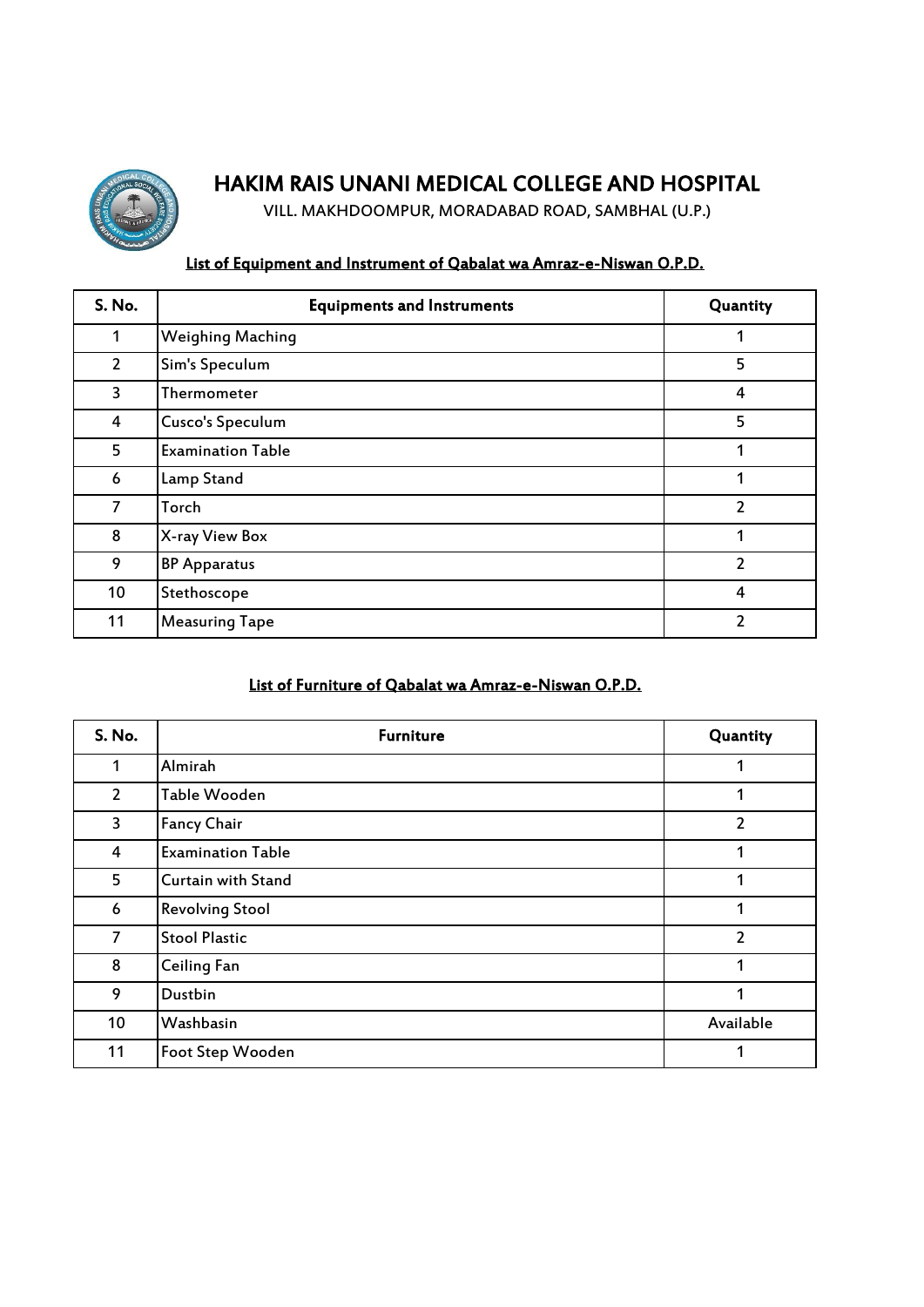

VILL. MAKHDOOMPUR, MORADABAD ROAD, SAMBHAL (U.P.)

### List of Equipment and Instrument of Amraz-e-Atfal O.P.D.

| <b>S. No.</b>  | <b>Equipments and Instruments</b> | Quantity |
|----------------|-----------------------------------|----------|
|                | <b>Weighing Maching</b>           |          |
| $\overline{2}$ | <b>Scale</b>                      |          |
| 3              | Torch                             | ∍        |
| 4              | X-ray View Box                    |          |
| 5              | Thermometer                       | 4        |
| 6              | BP Apparatus with Paediatric Cuff |          |
| 7              | Stethoscope                       |          |
| 8              | <b>Examination Table</b>          |          |

#### List of Furniture of Amraz-e-Atfal O.P.D.

| S. No.         | <b>Furniture</b>         | Quantity       |
|----------------|--------------------------|----------------|
| 1              | Almirah                  | 1              |
| $\overline{2}$ | Table Wooden             | 1              |
| 3              | <b>Fancy Chair</b>       | $\overline{2}$ |
| 4              | <b>Examination Table</b> | 1              |
| 5              | Curtain with Stand       | 1              |
| 6              | <b>Revolving Stool</b>   | $\overline{2}$ |
| 7              | <b>Stool Plastic</b>     | $\overline{2}$ |
| 8              | Ceiling Fan              | 1              |
| 9              | Dustbin                  | 1              |
| 10             | Foot Step Wooden         | 1              |
| 11             | <b>Wall Clock</b>        | 1              |
| 12             | <b>Chair Plastic</b>     | $\overline{2}$ |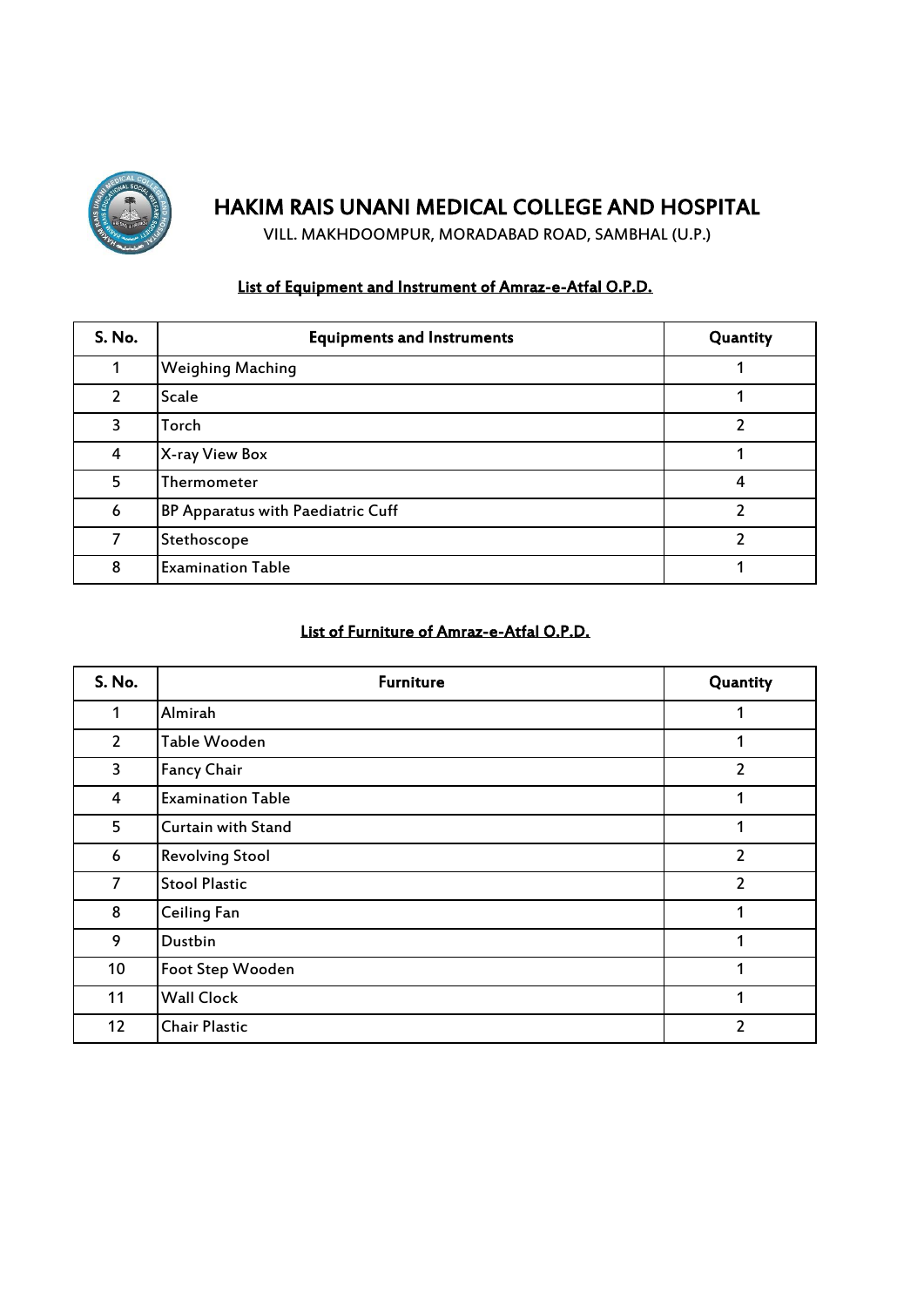

VILL. MAKHDOOMPUR, MORADABAD ROAD, SAMBHAL (U.P.)

### List of Equipment and Instrument of Ilaj Bit Tadbeer O.P.D.

| S. No.         | <b>Equipments and Instruments</b>                                      | Quantity       |
|----------------|------------------------------------------------------------------------|----------------|
| 1              | X-ray View Box                                                         | 1              |
| $\overline{2}$ | <b>B.P. Apparatus</b>                                                  | $\overline{2}$ |
| 3              | Stethoscope                                                            | $\overline{2}$ |
| 4              | <b>Examination Table</b>                                               | 1              |
| 5              | Thermometer                                                            | $\overline{4}$ |
| 6              | <b>Tongue Depressor</b>                                                | Available      |
| 7              | <b>Cotton Balls</b>                                                    | Available      |
| 8              | Torch                                                                  | $\overline{2}$ |
| 9              | <b>Measuring Tape</b>                                                  | 1              |
| 10             | <b>Knee Hammer</b>                                                     | 4              |
| 11             | Weighing Machine                                                       | 1              |
| 12             | Weight & Height Measuring Stand                                        | 1              |
| 13             | Gloves                                                                 | Available      |
| 14             | <b>Massage Table</b>                                                   | 1              |
| 15             | Leech Aquarium                                                         | $\overline{2}$ |
| 16             | <b>Cupping Set</b>                                                     | 10             |
| 17             | Venesection                                                            | $\overline{4}$ |
| 18             | Washbasin                                                              | Available      |
| 19             | Massage Table, Glass Tank for Leeches, Cupping sets, Venesection set e | Available      |

### List of Furniture of Ilaj Bit Tadbeer O.P.D.

| <b>S. No.</b> | <b>Furniture</b>         | Quantity |
|---------------|--------------------------|----------|
|               | Almirah                  |          |
| 2             | Table Wooden             |          |
| 3             | <b>Fancy Chair</b>       |          |
| 4             | <b>Examination Table</b> |          |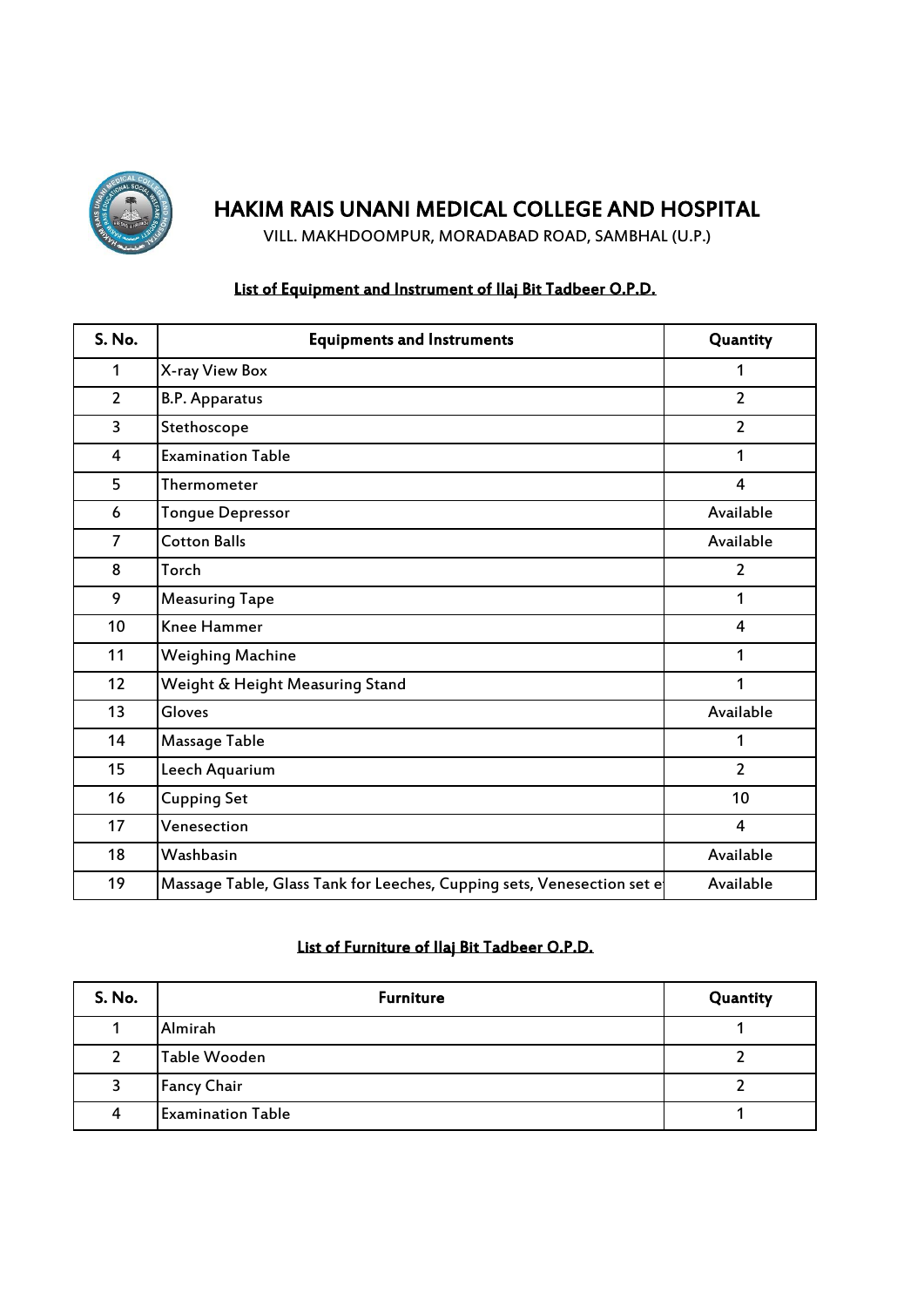| 5  | <b>Curtain with Stand</b> |    |
|----|---------------------------|----|
| 6  | <b>Revolving Stool</b>    |    |
|    | <b>Stool Plastic</b>      | 10 |
| 8  | Ceiling Fan               |    |
| 9  | Dustbin                   |    |
| 10 | <b>Foot Step</b>          |    |
| 11 | <b>Wall Clock</b>         |    |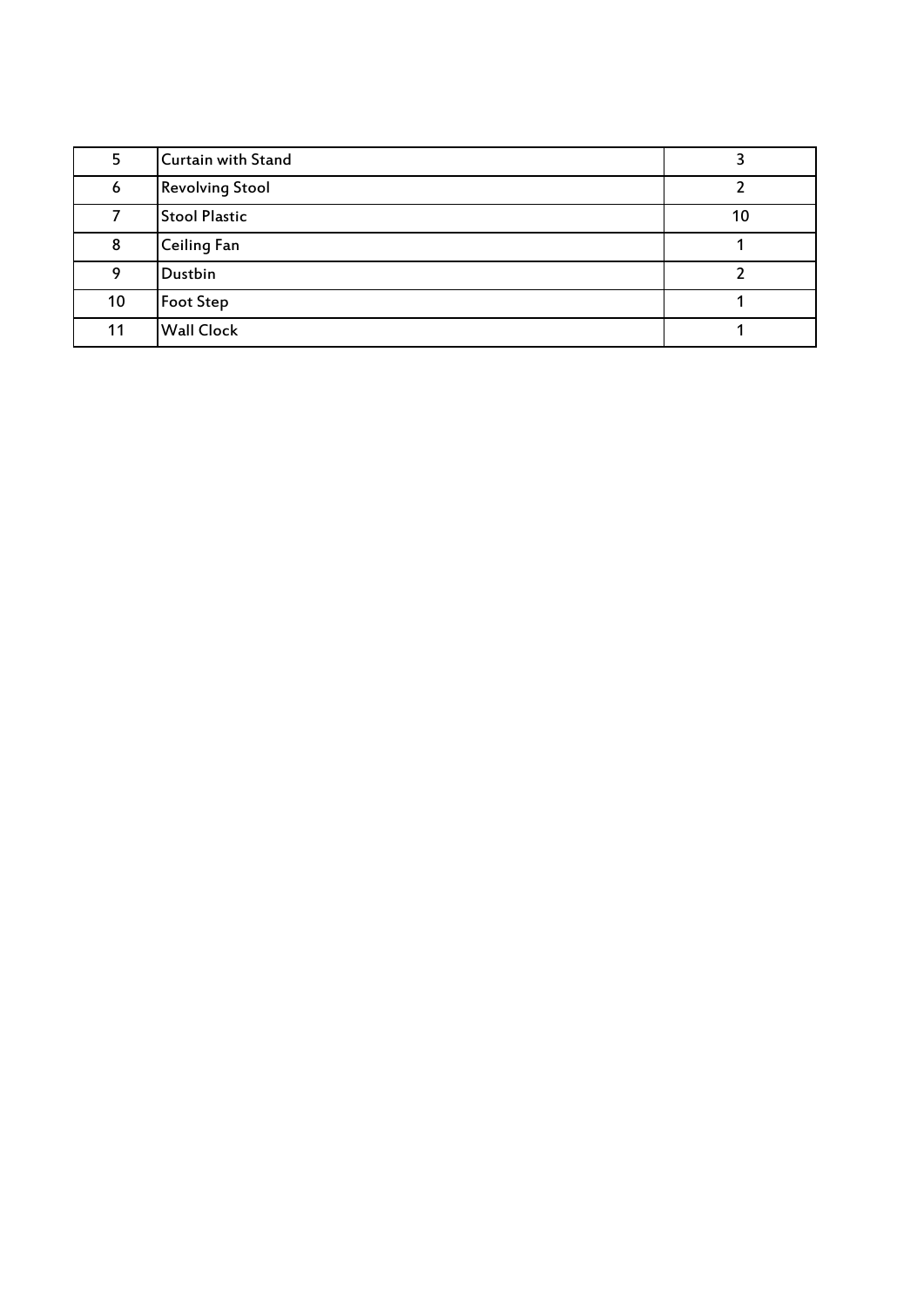

VILL. MAKHDOOMPUR, MORADABAD ROAD, SAMBHAL (U.P.)

### List of Equipment and Instrument of Amraz-e-Jild wa Taziniyat O.P.D.

| S. No.         | <b>Equipments and Instruments</b> | Quantity       |
|----------------|-----------------------------------|----------------|
| 1              | X-ray View Box                    | 1              |
| $\overline{2}$ | <b>B.P. Apparatus</b>             | 1              |
| 3              | Stethoscope                       | 2              |
| 4              | <b>Examination Table</b>          | 1              |
| 5              | Thermometer                       | 2              |
| 6              | <b>Tongue Depressor</b>           | Available      |
| $\overline{7}$ | <b>Cotton Balls</b>               | Available      |
| 8              | Torch                             | 1              |
| 9              | <b>Measuring Tape</b>             | $\overline{2}$ |
| 10             | Knee Hammer                       | $\overline{2}$ |
| 11             | <b>Weighing Machine</b>           | 1              |

### List of Furniture of Amraz-e-Jild wa Taziniyat O.P.D.

| S. No.         | <b>Furniture</b>         | Quantity       |
|----------------|--------------------------|----------------|
| 1              | Almirah                  | 1              |
| $\overline{2}$ | Table Wooden             | 2              |
| 3              | <b>Fancy Chair</b>       | 2              |
| 4              | <b>Examination Table</b> | 1              |
| 5              | Curtain with Stand       | 1              |
| 6              | <b>Revolving Stool</b>   | 2              |
| 7              | <b>Stool Plastic</b>     | $\overline{2}$ |
| 8              | Ceiling Fan              | 1              |
| 9              | Dustbin                  | 1              |
| 10             | <b>Foot Step</b>         | 1              |
| 11             | <b>Wall Clock</b>        | 1              |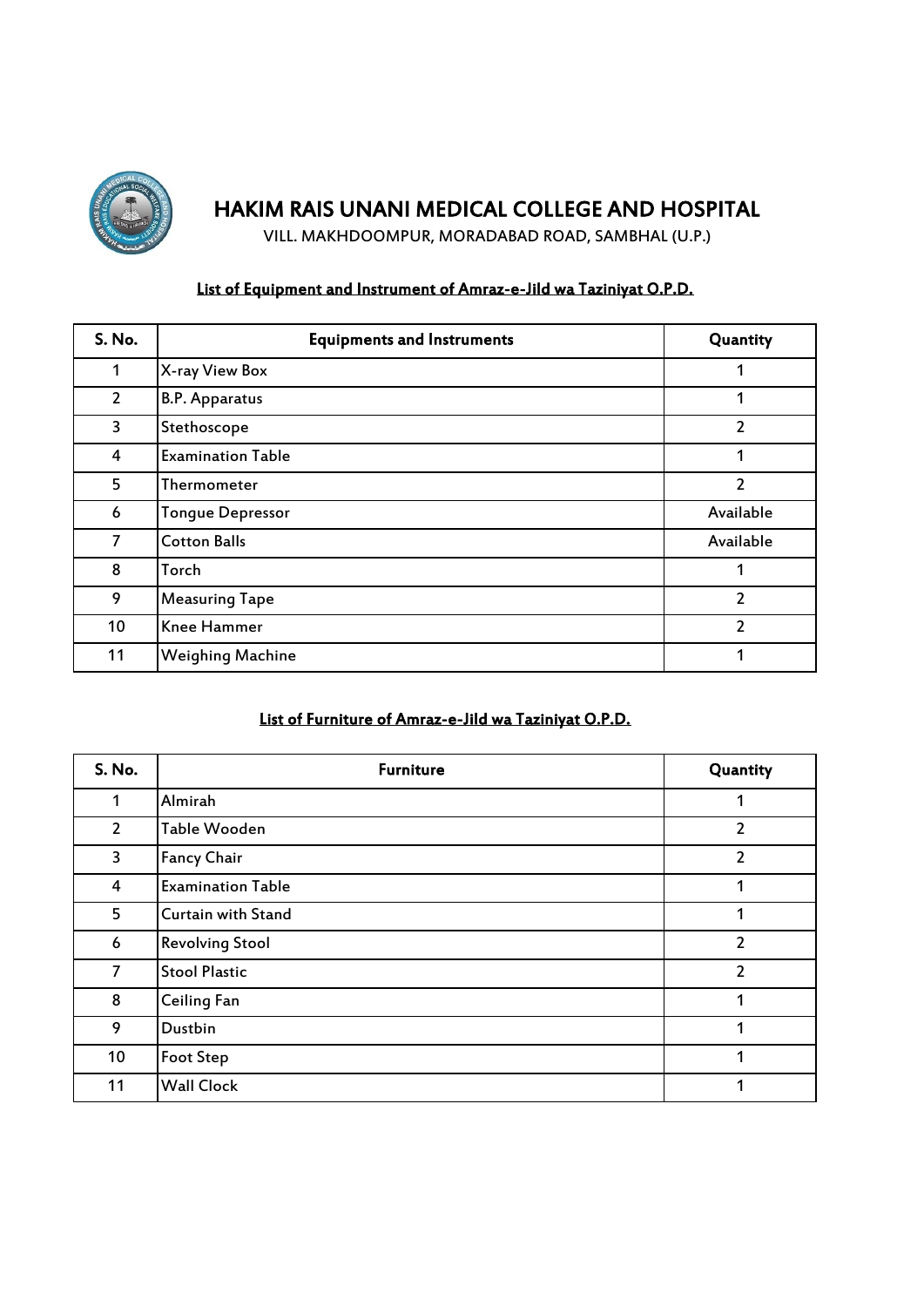

VILL. MAKHDOOMPUR, MORADABAD ROAD, SAMBHAL (U.P.)

### List of Equipment and Instrument of Tahaffuzi wa Samaji Tib O.P.D.

| S. No.         | <b>Equipments and Instruments</b> | Quantity      |
|----------------|-----------------------------------|---------------|
| 1              | X-ray View Box                    | 1             |
| $\overline{2}$ | <b>B.P. Apparatus</b>             | 1             |
| 3              | Stethoscope                       | 1             |
| 4              | <b>Examination Table</b>          | 1             |
| 5              | Thermometer                       | 2             |
| 6              | <b>Tongue Depressor</b>           | Available     |
| 7              | <b>Cotton Balls</b>               | Available     |
| 8              | Torch                             | 1             |
| 9              | <b>Measuring Tape</b>             | $\mathfrak z$ |
| 10             | Knee Hammer                       |               |
| 11             | <b>Weighing Machine</b>           | 1             |

## List of Furniture of Tahaffuzi wa Samaji Tib O.P.D.

| S. No.         | <b>Furniture</b>         | Quantity       |
|----------------|--------------------------|----------------|
| 1              | Almirah                  |                |
| $\overline{2}$ | Table Wooden             |                |
| 3              | <b>Fancy Chair</b>       | 2              |
| 4              | <b>Examination Table</b> |                |
| 5              | <b>Revolving Stool</b>   | 2              |
| 6              | <b>Stool Plastic</b>     | $\overline{2}$ |
| $\overline{7}$ | Ceiling Fan              |                |
| 8              | Dustbin                  |                |
| 9              | <b>Wall Clock</b>        |                |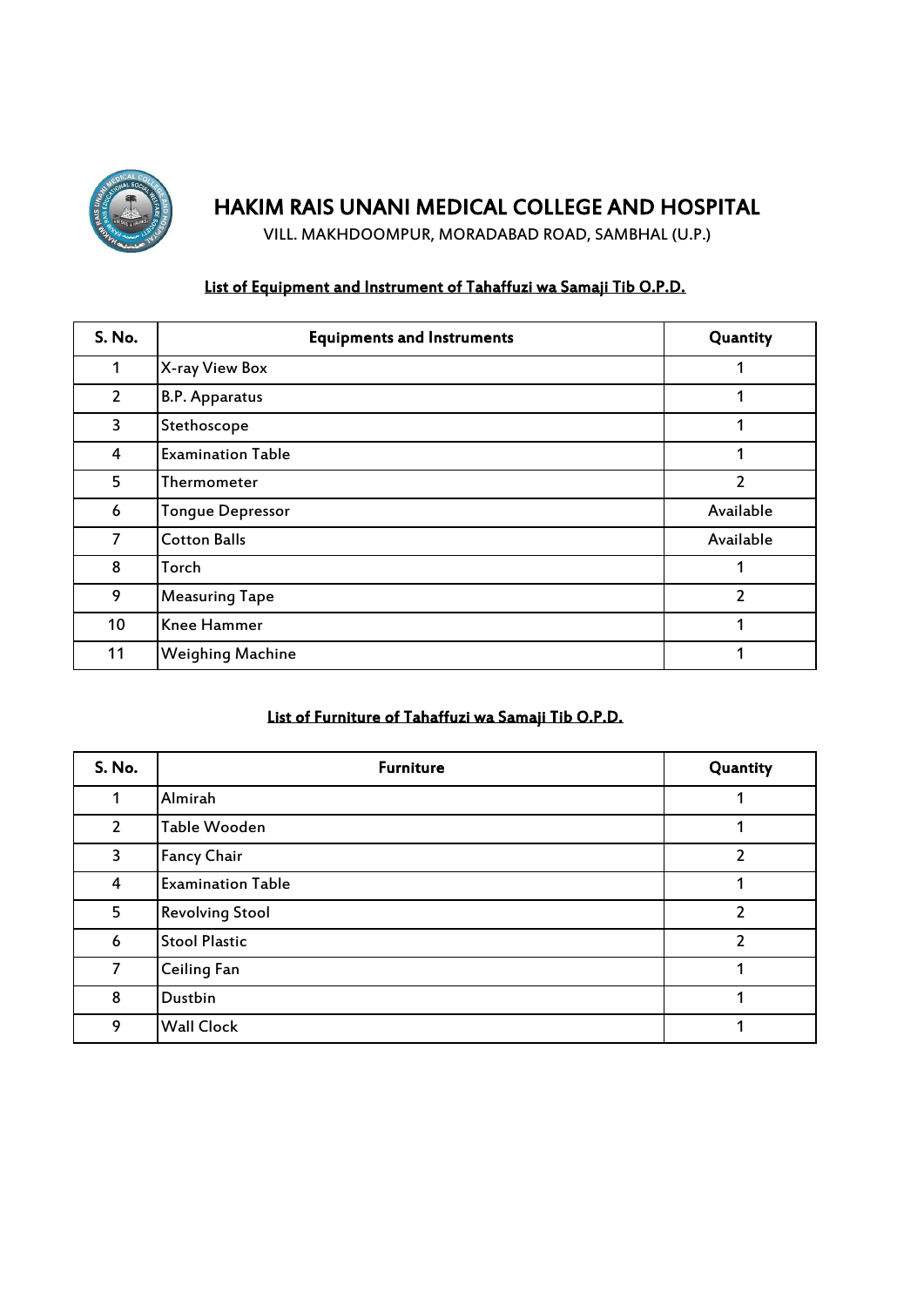

VILL. MAKHDOOMPUR, MORADABAD ROAD, SAMBHAL (U.P.)

### List of Equipment and Instruments/Furniture of Ultrasonography

| S. No.         | <b>Equipments and Instruments</b> | Quantity       |
|----------------|-----------------------------------|----------------|
| $\mathbf{1}$   | <b>Ultrasound Machine</b>         | 1              |
| $\overline{2}$ | Computer                          | 1              |
| 3              | Printer                           | 1              |
| 4              | U.S. Machine Cabinet              | 1              |
| 5              | E.C.G. Machine                    | 1              |
| 6              | <b>U.S. Gel Tubes</b>             | 6              |
| $\overline{7}$ | <b>Examination Table</b>          | 1              |
| 8              | X-ray View Box                    | 1              |
| 9              | <b>Report Card</b>                | Available      |
| 10             | <b>Mattress</b>                   | 1              |
| 11             | <b>Chairs</b>                     | 3              |
| 12             | Table Wooden                      | $\overline{2}$ |
| 13             | <b>Steel Bench</b>                | 1              |
| 14             | Stool                             | 3              |
| 15             | Stablizer                         | 1              |
| 16             | Ceiling Fan                       | 4              |
| 17             | <b>Record Register</b>            | $\overline{2}$ |
| 18             | Dustbin                           | $\overline{2}$ |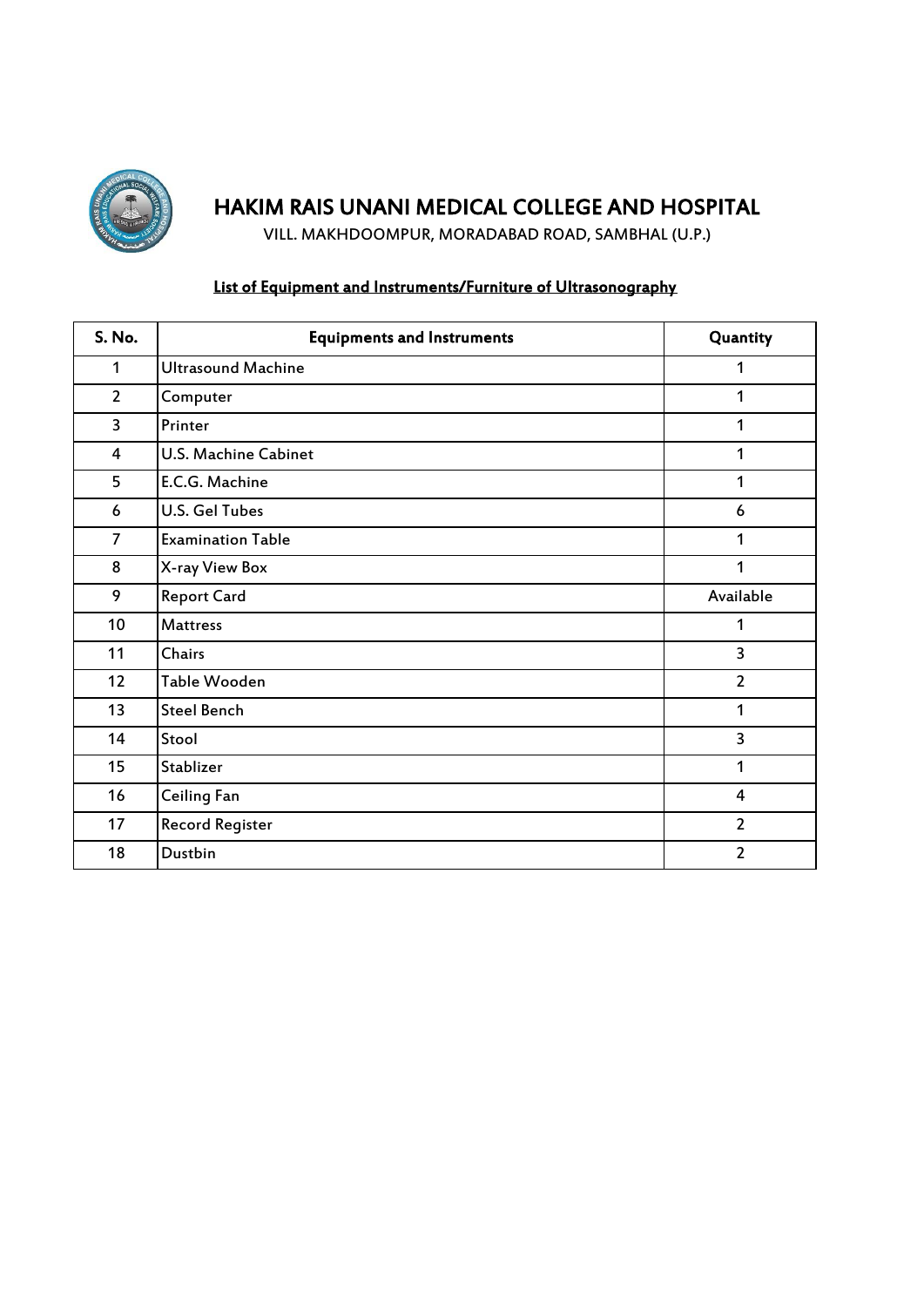

VILL. MAKHDOOMPUR, MORADABAD ROAD, SAMBHAL (U.P.)

### List of Equipment and Instruments/Furniture of Radiology Room

| S. No.         | <b>Equipments and Instruments</b> | Quantity       |
|----------------|-----------------------------------|----------------|
| $\mathbf{1}$   | X-ray Machine 325 M.A.            | 1              |
| $\overline{2}$ | <b>LED Apron</b>                  | $\mathbf{1}$   |
| 3              | Casset 12x15                      | $\overline{2}$ |
| $\overline{4}$ | Casset 10x12                      | 1              |
| 5              | Casset 8x10                       | 1              |
| 6              | Films 12x15                       | Available      |
| $\overline{7}$ | Films 12x12                       | Available      |
| 8              | Films 8x10                        | Available      |
| 9              | Developer                         | Available      |
| 10             | Fixer                             | Available      |
| 11             | Dark Room                         | Available      |
| 12             | Developer Tank                    | Available      |
| 13             | <b>Fixer Tank</b>                 | Available      |
| 14             | Hanger 12x12                      | Available      |
| 15             | Hanger 12x15                      | Available      |
| 16             | X-ray Envelope                    | Available      |
| 17             | Ceiling Fan                       | 1              |
| 18             | Wall Fan                          | 1              |
| 19             | Chairs                            | $\overline{2}$ |
| 20             | Table Wooden                      | 1              |
| 21             | Stool                             | $\overline{3}$ |
| 22             | <b>Record Register</b>            | 1              |
| 23             | Dustbin                           | 1              |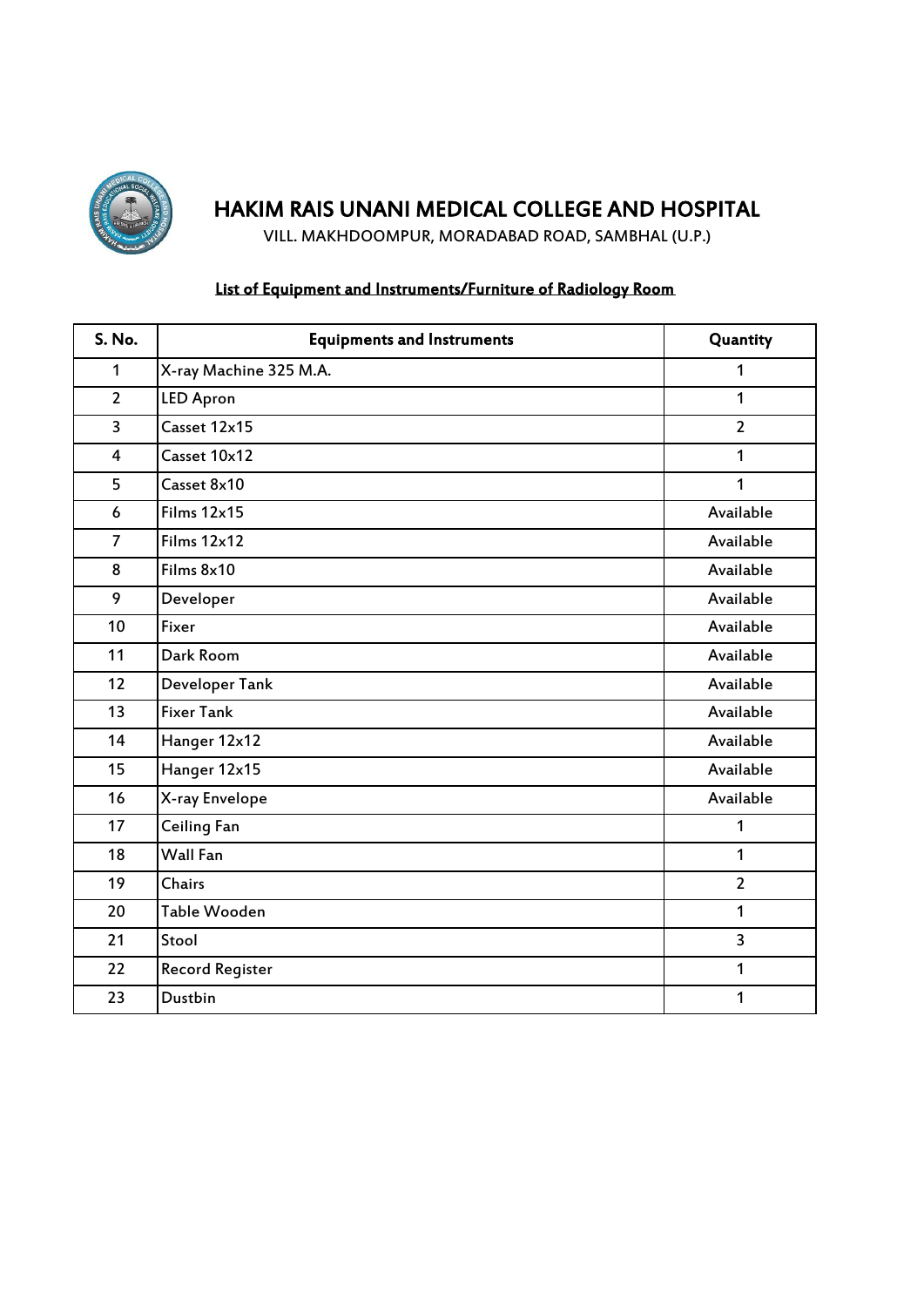

VILL. MAKHDOOMPUR, MORADABAD ROAD, SAMBHAL (U.P.)

### List of Equipment and Instruments/Furniture of Dispensary

| <b>S. No.</b>  | <b>Equipments and Instruments</b> | Quantity       |
|----------------|-----------------------------------|----------------|
| 1              | <b>Computer System</b>            | 1              |
| $\overline{2}$ | <b>Printer (Dot Matrix)</b>       | 1              |
| 3              | <b>Ceiling Fan</b>                | 2              |
| 4              | Chairs                            | 3              |
| 5              | Stool                             | $\overline{2}$ |
| 6              | Jar                               | 30             |
| $\overline{7}$ | Table Wooden                      | $\overline{2}$ |
| 8              | Table Wooden (Draws)              | 1              |
| 9              | Rack                              | 3              |
| 10             | <b>Wooden Rack</b>                | 3              |
| 11             | Almirah                           | 1              |
| 12             | Dustbin                           | 1              |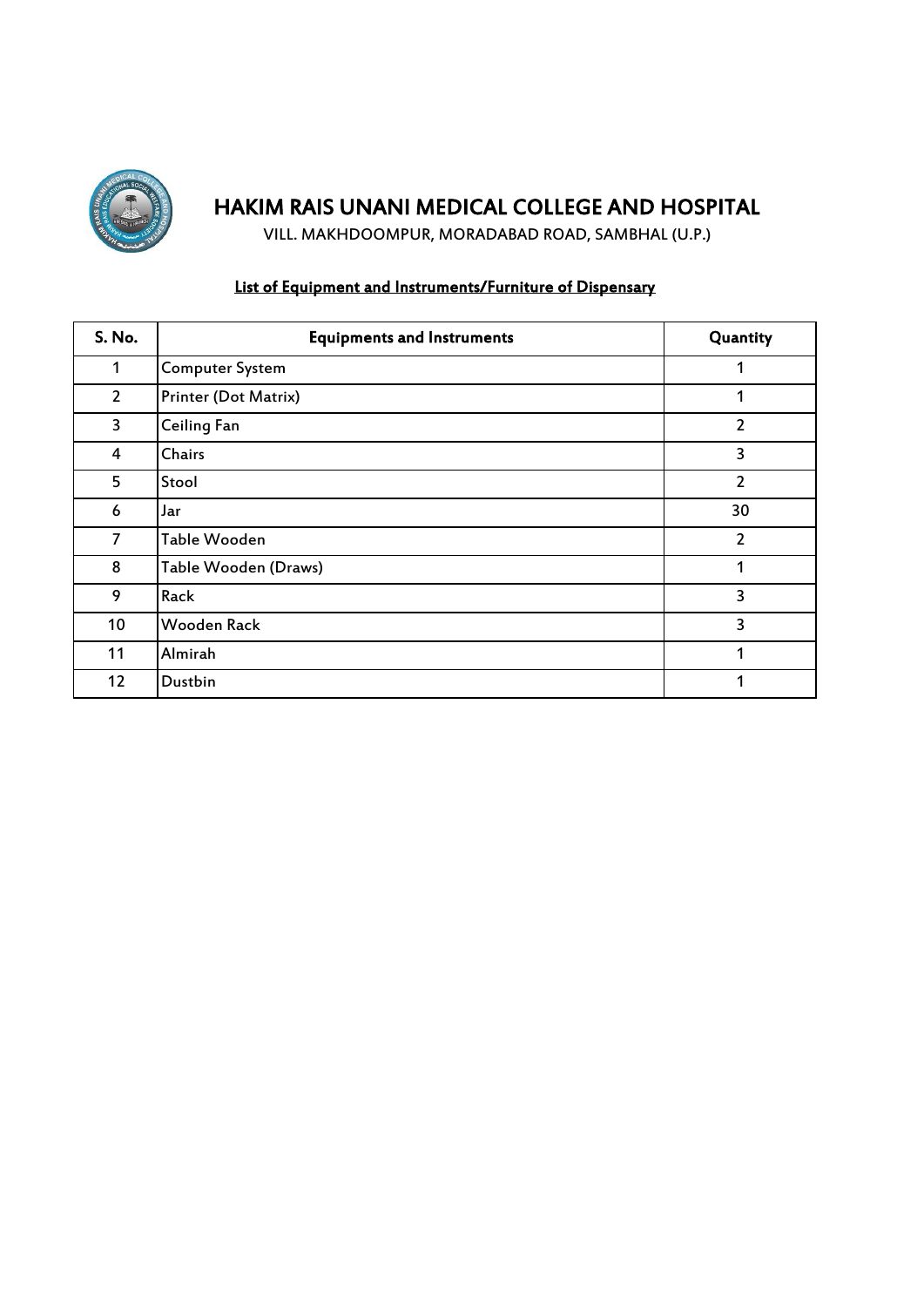

VILL. MAKHDOOMPUR, MORADABAD ROAD, SAMBHAL (U.P.)

### List of Equipment and Instruments/Furniture of Central Pathology Lab

| <b>S. No.</b>           | <b>Equipments and Instruments</b>    | Quantity       |
|-------------------------|--------------------------------------|----------------|
| $\mathbf{1}$            | Microscope                           | 1              |
| $\overline{2}$          | <b>Biochemistry Analyser</b>         | $\overline{2}$ |
| 3                       | Haematology Fully Automatic Analyser | 1              |
| $\overline{\mathbf{4}}$ | Centrifuge                           | 1              |
| 5                       | Cholrimeter                          | 1              |
| 6                       | Ovan                                 | 1              |
| $\overline{7}$          | Samplee Rotator                      | $\mathbf{1}$   |
| 8                       | <b>Water Bath</b>                    | $\mathbf{1}$   |
| 9                       | Incubator                            | $\mathbf{1}$   |
| 10                      | Fridge                               | $\mathbf{1}$   |
| 11                      | M.P. Cards                           | 200            |
| 12                      | <b>CPK-MB Kit</b>                    | 1              |
| 13                      | <b>Needle Cutter</b>                 | $\mathbf{1}$   |
| 14                      | <b>U.P.S.</b>                        | $\mathbf{1}$   |
| 15                      | Vial                                 | 50             |
| 16                      | <b>Test Tube Big</b>                 | 100            |
| 17                      | <b>Test Tube Small</b>               | 100            |
| 18                      | <b>Test Tube Rack</b>                | 8              |
| 19                      | <b>Micro PPT</b>                     | 3              |
| 20                      | PPT 5ml                              | 1              |
| 21                      | PPT <sub>2ml</sub>                   | 1              |
| 22                      | Westerngreen Stand                   | 1              |
| 23                      | Westerngreen Tube                    | 10             |
| 24                      | Wintrob Tube                         | 10             |
| 25                      | <b>Wintrob Stand</b>                 | $\mathbf{1}$   |
| 26                      | Sugar Kit                            | $\mathbf{1}$   |
| 27                      | Uric Acid Kit                        | $\mathbf{1}$   |
| 28                      | Creatinine Kit                       | $\mathbf{1}$   |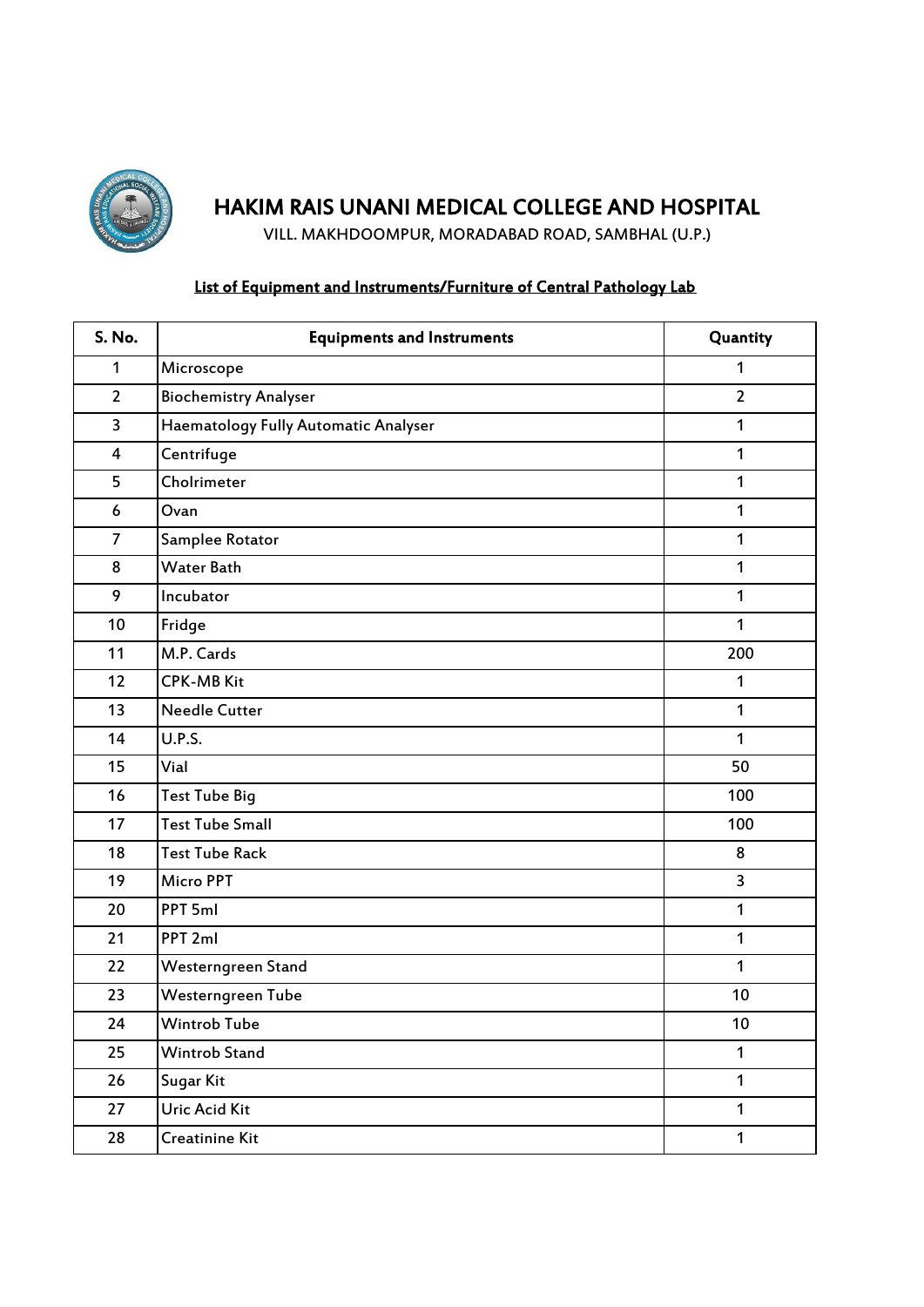| 29 | Urea Kit                 | 1              |
|----|--------------------------|----------------|
| 30 | S. Bil                   | $\mathbf{1}$   |
| 31 | SGOT                     | $\mathbf{1}$   |
| 32 | <b>SGPT</b>              | $\mathbf{1}$   |
| 33 | <b>ALP</b>               | $\mathbf{1}$   |
| 34 | CHO                      | $\mathbf{1}$   |
| 35 | Trig                     | $\mathbf{1}$   |
| 36 | HDL-C                    | 1              |
| 37 | RA Factor Kit            | $\mathbf{1}$   |
| 38 | <b>HIV</b>               | 50             |
| 39 | <b>VDRL</b>              | 25             |
| 40 | <b>HCG</b>               | 20             |
| 41 | Heppa Card               | 50             |
| 42 | <b>ASO</b>               | $\mathbf{1}$   |
| 43 | <b>CRP</b>               | $\mathbf{1}$   |
| 44 | <b>HB</b> Solution       | Available      |
| 45 | Montox                   | $\overline{2}$ |
| 46 | W.B.C. Solution          | $\mathbf{1}$   |
| 47 | R.B.C. Solution          | $\mathbf{1}$   |
| 48 | Stain                    | $\mathbf{1}$   |
| 49 | <b>EDTA Vails</b>        | Available      |
| 50 | <b>Floride Vails</b>     | Available      |
| 51 | Widal                    | $\overline{2}$ |
| 52 | <b>Trosuse Roll</b>      | 10             |
| 53 | Amylase Kit              | 1              |
| 54 | Typhi-Dot Card           | 100            |
| 55 | Glucometer               | $\mathbf{1}$   |
| 56 | <b>Electronic Timer</b>  | $\overline{2}$ |
| 57 | Stopwatch                | $\mathbf{1}$   |
| 58 | Prothrombin Time Kit     | $\mathbf{1}$   |
| 59 | <b>APTT Kit</b>          | $\mathbf{1}$   |
| 60 | Combitrip                | $\mathbf{1}$   |
| 61 | <b>Blue Tips</b>         | $\mathbf{1}$   |
| 62 | <b>Yellow Tips</b>       | $\mathbf{1}$   |
| 63 | <b>Total Protein Kit</b> | $\mathbf{1}$   |